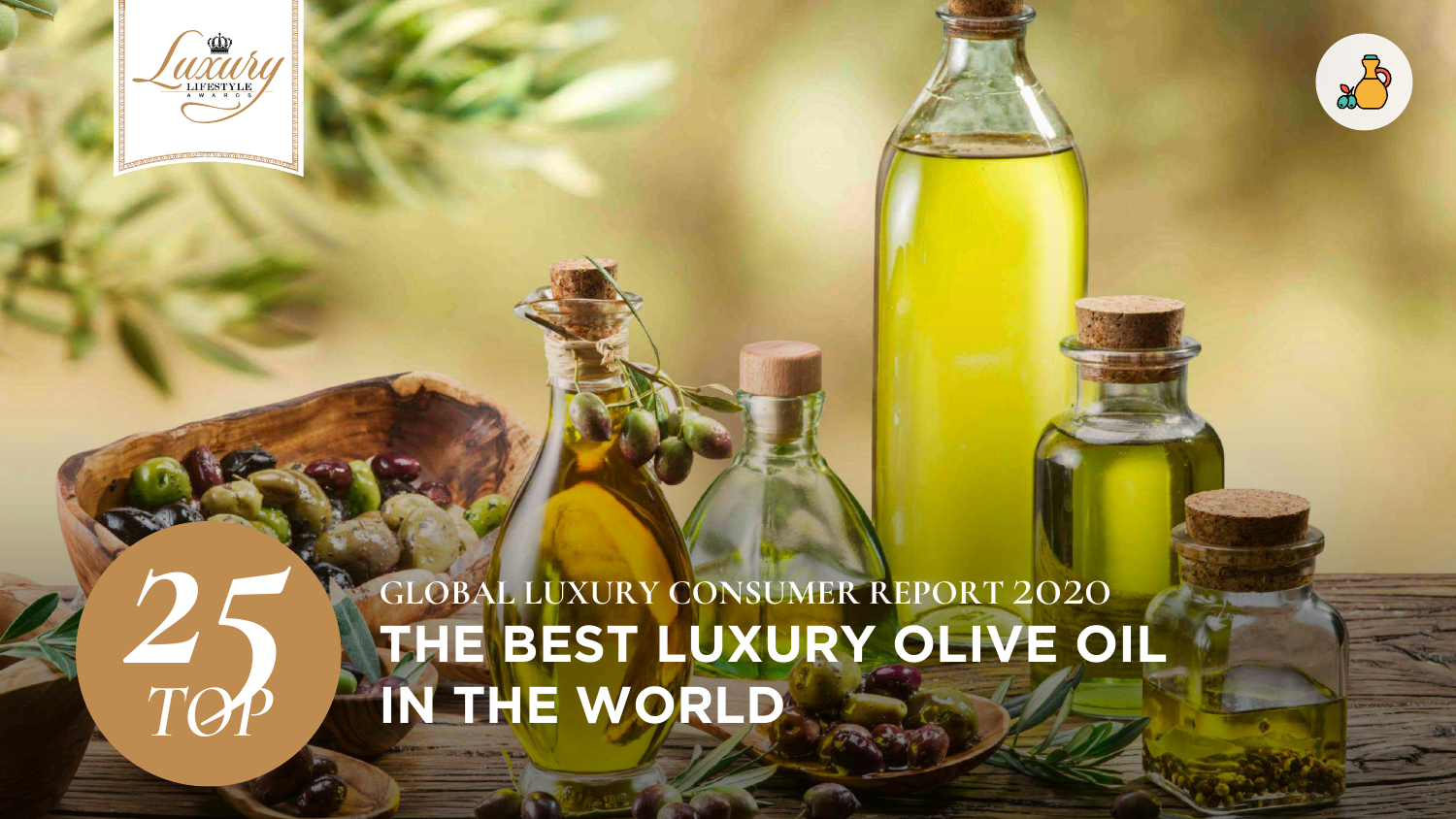The world we live in is wonderful and diverse. Just like people, its inhabitants, and businesses these people create. Experts at Luxury Lifestyle Awards know how easy it is to get lost in the sea of choices. That is why we pick out the best providers of goods and services on this planet for your convenience. We want to save your time and make sure you are 100% satisfied with your experience!

- 
- 



## MAKE YOUR CHOOSE EXQUISITE — USE THE SERVICES OF THE BEST!

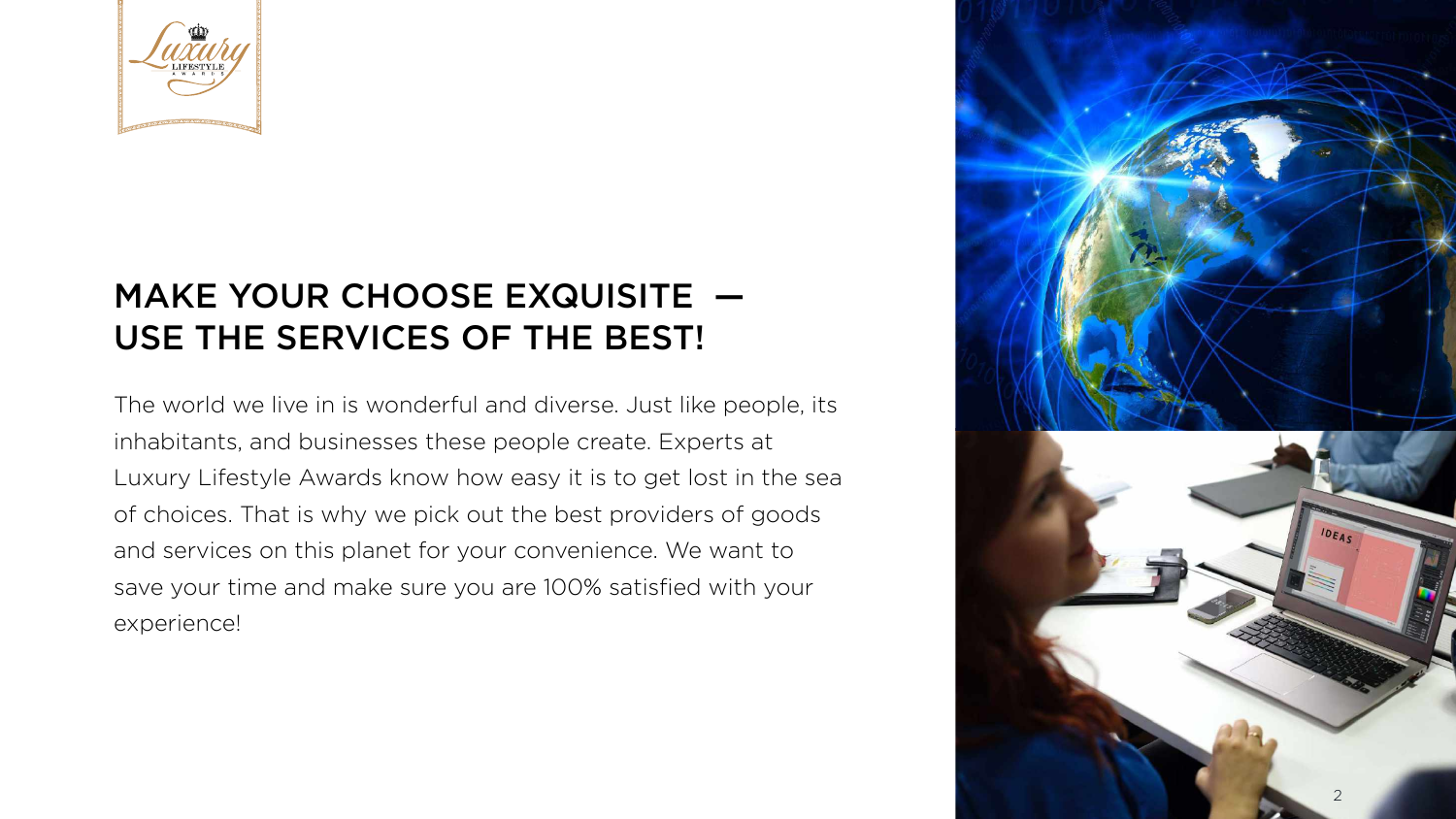Looking for a proven source of healthy fats and antioxidants in your diet? Olive oil can offer all of this and more: it has strong anti-inflammatory properties, protects against heart disease, and may prevent stroke and fight Alzheimer's. Besides, it simply tastes great in salads, marinades, sauces and even pasta. The renowned experts of Luxury Lifestyle Awards are happy to present their list of the best brands in the Luxury Olive Oil category, so that you can benefit from the most exclusive options available.



- 
- 
- 
- 
- 
- 
- 





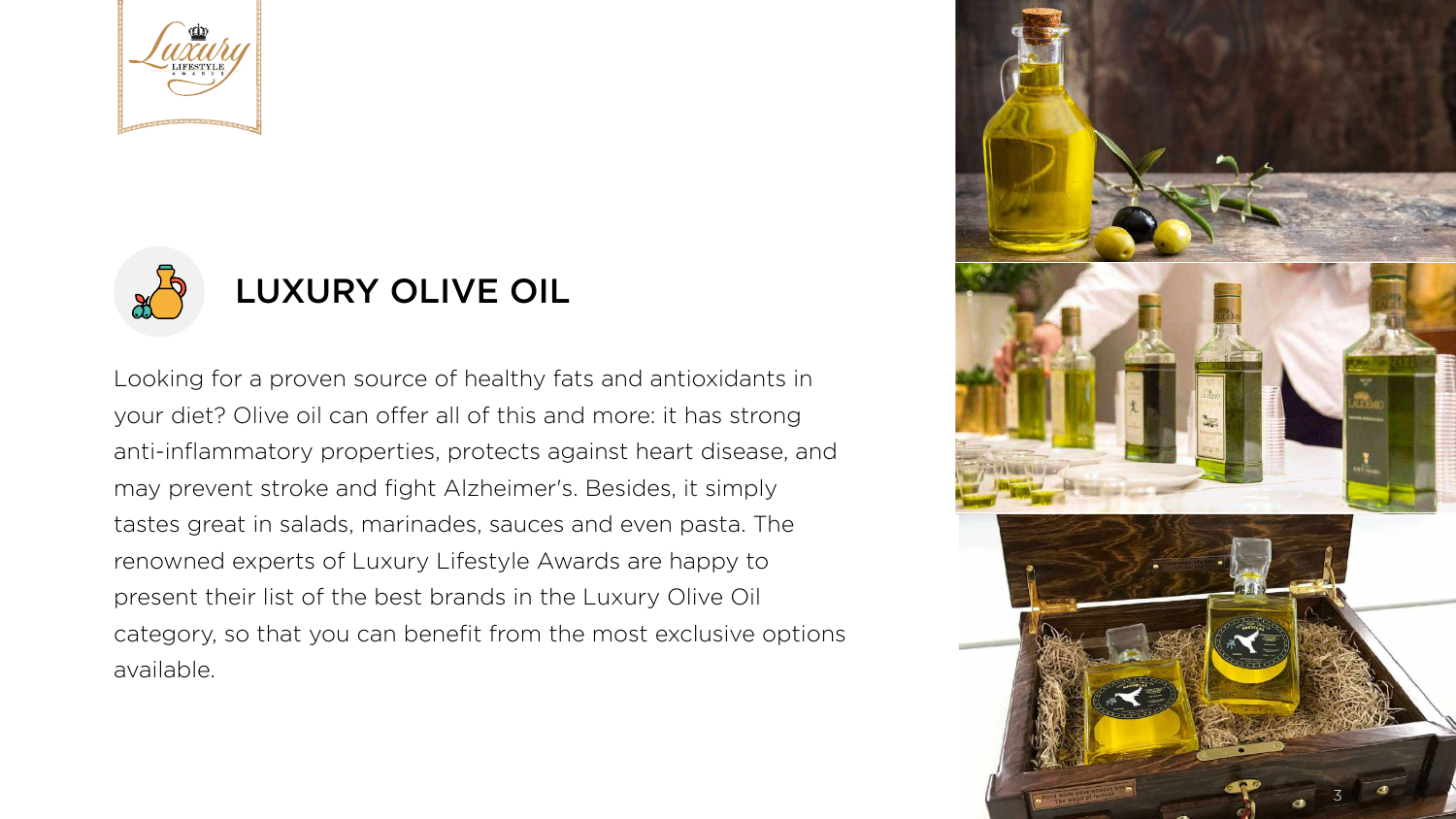### HOW DO WE FIND THE BEST **ONLINE DESK RESEARCH**



Blogs, Forums, Comments

Online Databases and Market Data





Industry

Experts

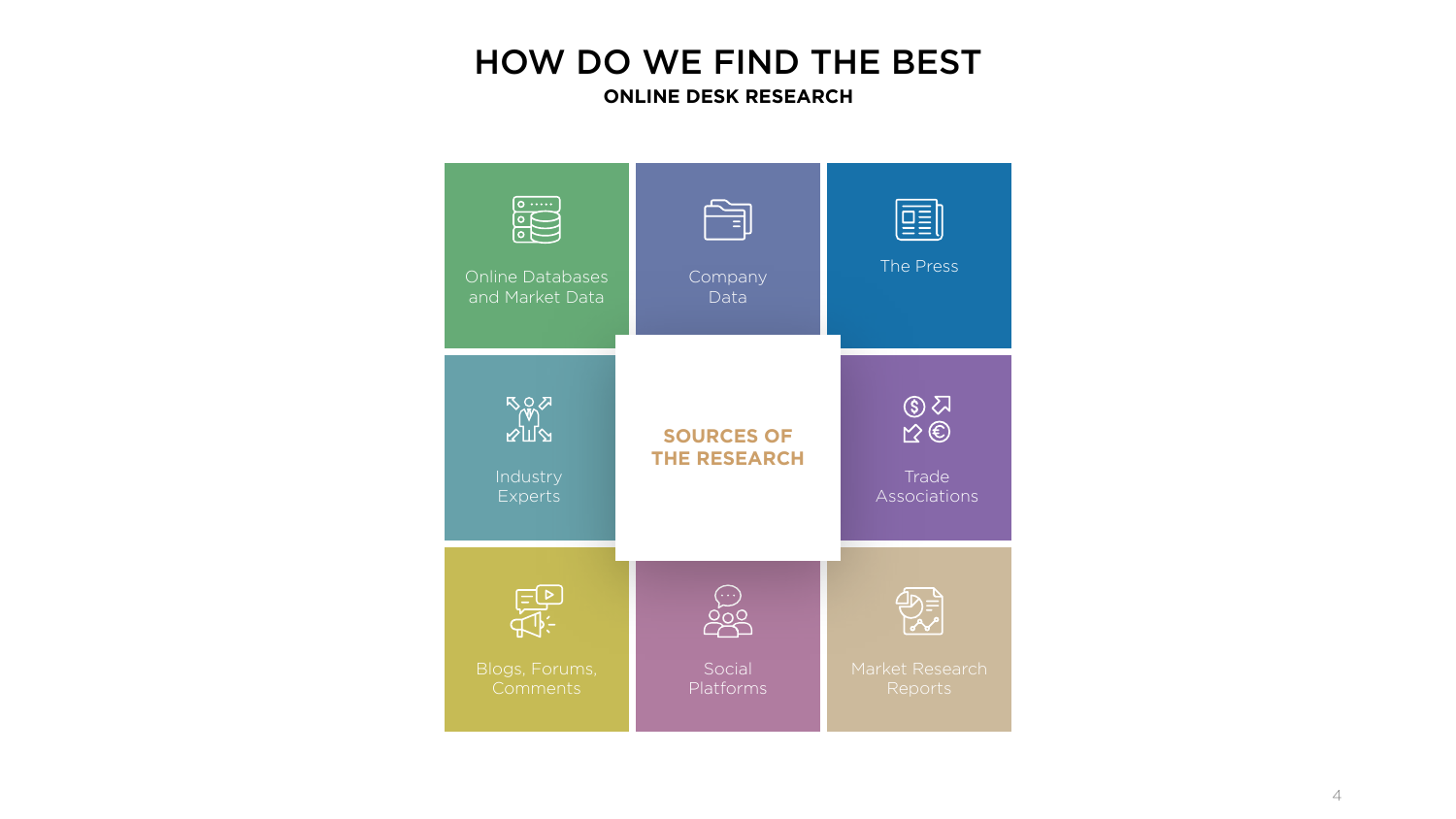## **SELECTION CRITERIA**

### **REPUTATION**

A history of satisfied customers and outstanding products and services



#### **EXCELLENCE**

Dominance over other similar goods and services in the same category

#### **PERSONALIZATION**

Making each customer feel special and customizing products or services to suit personal preferences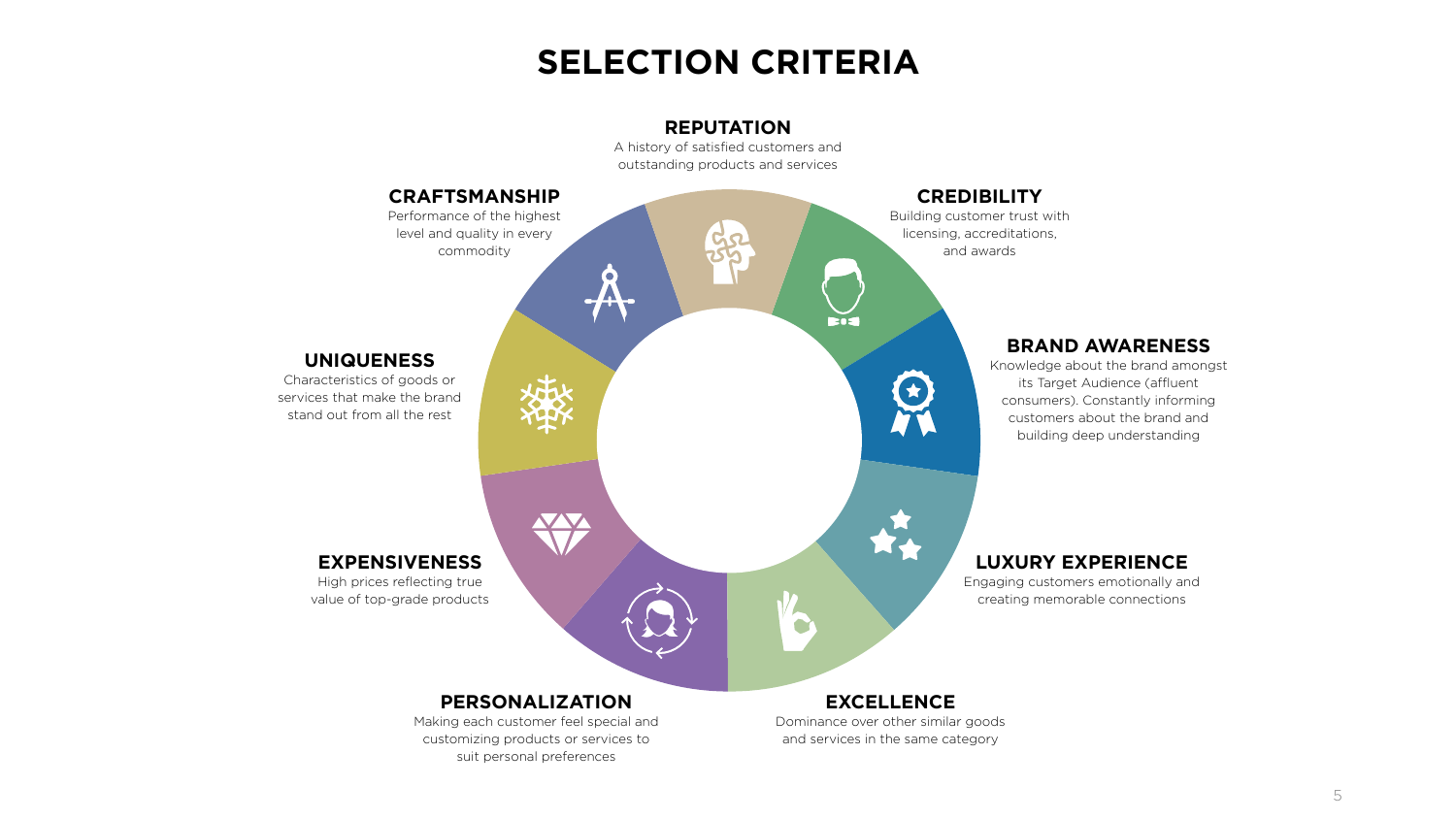

### BRANDS SELECTION



Our goal is to connect people with the best of luxury. We evaluated more than 10 000 various goods and services in 400 categories from 60 countries and analyzed the results to give you a TOP list of the best of the best in the world.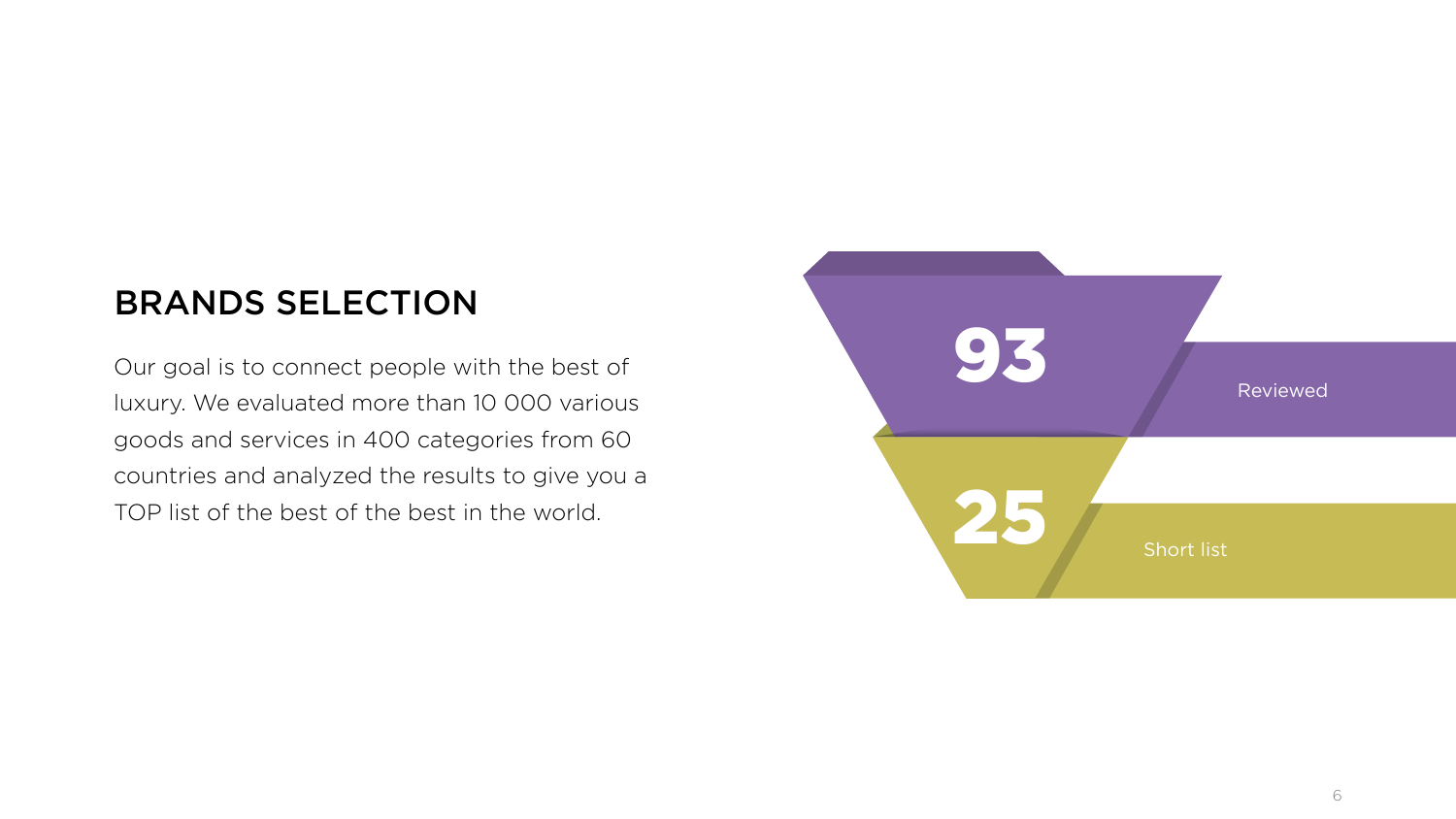### LUXURY LIFESTYLE AWARDS WINNERS 2020 TOP 25: THE BEST LUXURY OLIVE OIL IN THE WORLD



| <b>Olive Oil</b>               | <b>Country</b>      | <b>Official Website</b>               |
|--------------------------------|---------------------|---------------------------------------|
| <b>CLATERNA</b>                | <b>Italy</b>        | palazzodivarignana.com                |
| <b>GREEK PONY FARM</b>         | <b>Greece</b>       | greekponyfarm.gr                      |
| <b>ETRURIO</b>                 | <b>Italy</b>        | etrurio.com                           |
| <b>AMODEO</b>                  | <b>Italy</b>        | amodeosfarm.com                       |
| <b>Navarino Icons</b>          | <b>Greece</b>       | navarinoicons.com                     |
| <b>MYST</b>                    | Greece              | myst.gr                               |
| <b>Fornacino</b>               | <b>Italy</b>        | oliviersandco.com                     |
| <b>WADI FOOD PICUAL</b>        | <b>Egypt</b>        | wadi-food.com                         |
| <b>OLIVARES DE SANTA LAURA</b> | <b>Uruguay</b>      | santalaura.uy                         |
| <b>ZOUITINA PRESTIGE</b>       | <b>Morocco</b>      | oleacapital.ma                        |
| <b>DE RUSTICA</b>              | <b>South Africa</b> | derustica.co.za                       |
| <b>DALI</b>                    | <b>New Zealand</b>  | daliolives.co.nz                      |
| <b>BUSTAN EL ZEITOUN</b>       | Lebanon             | business.facebook.com/BustanElZeitoun |
| <b>LAUR CRUZ DE PIEDRA</b>     | <b>Argentina</b>    | olvlaur.com                           |
| <b>GIULIANA</b>                | <b>Slovenia</b>     | goliveoil.com                         |
| <b>JEREBICA</b>                | <b>Slovenia</b>     | oljka.net                             |
| <b>LIA</b>                     | <b>Greece</b>       | liaoliveoil.com                       |
| The Governor                   | <b>Greece</b>       | thegovernor.gr                        |
| <b>LA VALLONGUE</b>            | <b>France</b>       | lavallongue.com                       |
| <b>Philotimo</b>               | <b>Greece</b>       | thegreeksecret.com                    |
| <b>ENTIMIO</b>                 | <b>Italy</b>        | entimio.com                           |
| <b>Villa Magra</b>             | <b>Italy</b>        | frantoiofranci.it                     |

| <b>Ritual Bloom</b> | <b>Greece</b> | ritualbloom.com   |
|---------------------|---------------|-------------------|
| <b>Five</b>         | <b>Greece</b> | fiveoliveoil.com  |
| <b>JOIL</b>         | <b>Italy</b>  | smdselections.com |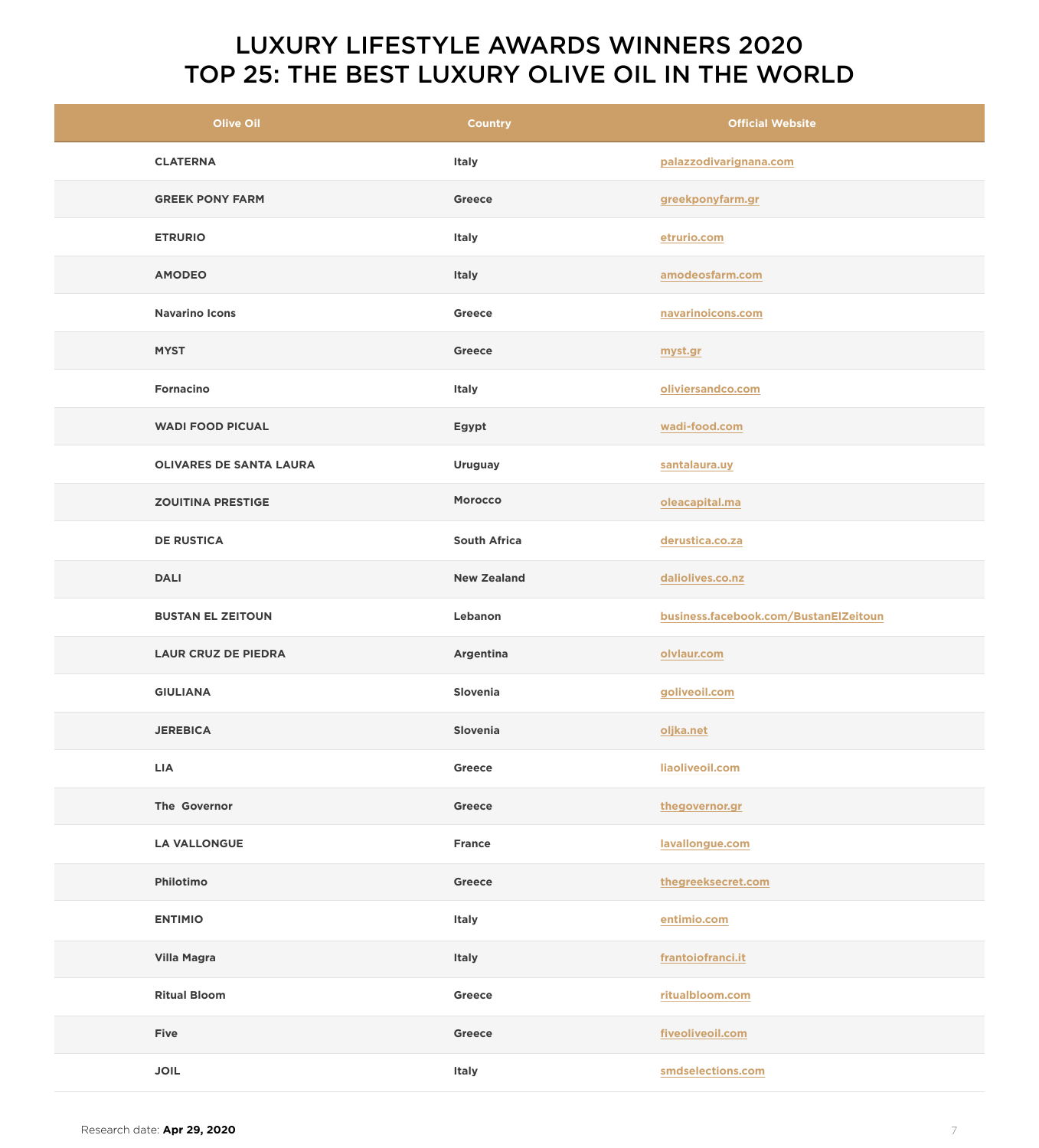Luxury Lifestyle Awards is one of the world's most recognized and respected brands, providing assurance of the highest quality, and representing pioneering excellence and innovation.

Winners of Luxury Lifestyle Awards are entitled to use winner logos and symbols for their advertising and PR purposes. These logos are recognized worldwide and confirm the exceptional nature of а company in the eyes of the global professional and consumer community.

Each of our winners is determined through conducting thorough category- and region-based research. For those selected as winners, we provide official winner certificates, gold crown trophies and other merchandising materials.



### THE SYMBOL OF EXCELLENCE

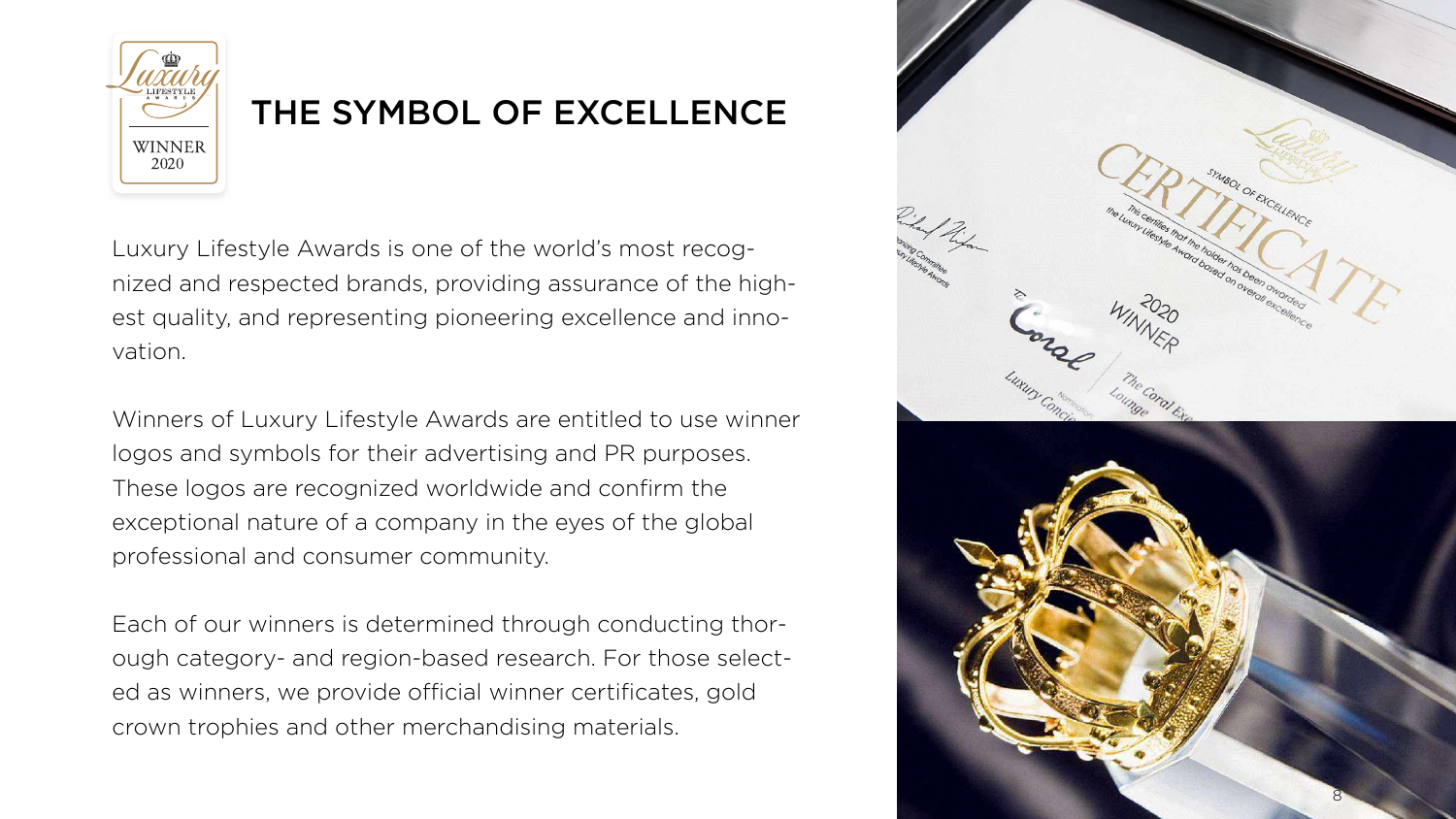#### **Status & Recognition**

Receive worldwide recognition and celebration of service excellence



#### **Global Promotion**

Benefit from the Luxury Lifestyle Awards marketing campaigns and promotions



#### **Customer Growth**

Expose your brand to an entirely new market of customers



**Loyalty** Increase customer loyalty

#### **Target Audience**



Boost awareness among your target audience



### **Credibility**

Build your brand credibility

### **Community of Leading Luxury Brands**

Connect with the leading luxury brands on the local and international level



### BENEFITS OF WINNING AND PROMOTION